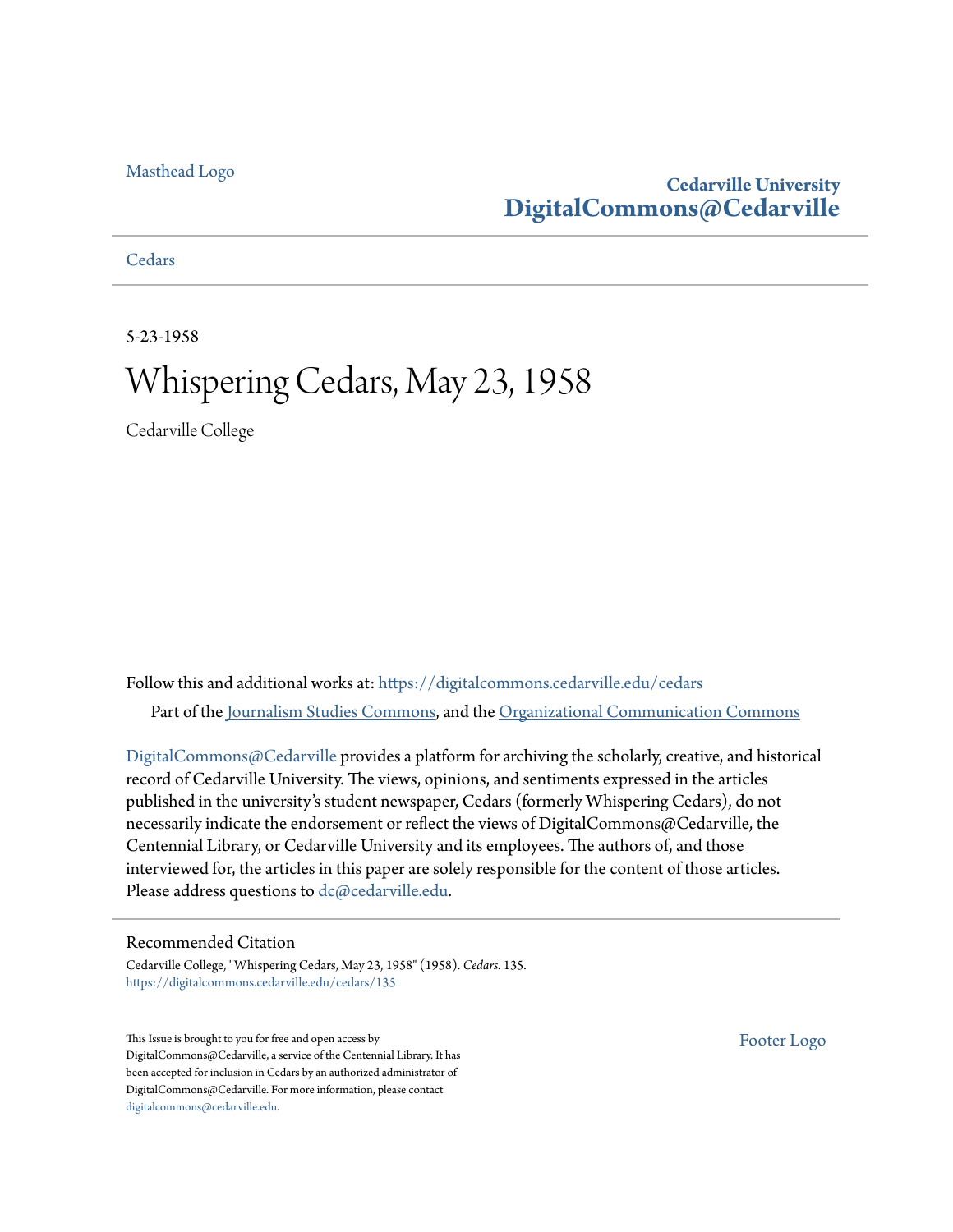

Vol. II May 23, 1958 No. 23

VARSITY 11C<sup>11</sup> ·SPONSORS ANNUAL DETTER BANQUET IN XENIA Awards and Letters Given in Basketball and Tennis

On Saturday, May 18, the Athletic Banquet was held at Geyer's Restaurant in Xenia. The banquet was sponsored by the Varsity "C."

After a delicious chicken din· ner the group was entertained by a film of various athletic event&

Master of Ceremonies. Jack Willetts, then introduced Professor Ambrose who told about the tennis season and introduced those to receive letters.

COMMENCEMENT BEGINS AT TO SAT.

The Sixty-Second Annual Cedarville College commencement will be'held. Saturday.,.May, 24, at 10:00 A.M. in the . Alfred Memorial Gymnasium. The. speaker will be. Dr. Joseph M. Stowell, pastor of the First Baptist . Church of Hackensack, and , chairman of the General Association of Regular Baptist  $\cdot$ <sup>'</sup>Churches. Council. of  $140^{\circ}$  $\leq$  Baccalaureate ·services  $\leq$  will be delivered May 22, at. 8:00 P.M. by the Rev. Arthur Woolsey of the Walnut. Street. Baptist Church of

Waterloo, Iowa.

Coaqh Bowser gave out the cheer leading awards and then presented the J.V. numeral winners and the Varsity letter winners.

Several special awards were distributed. ·Dick Jacobs won the free throw award, Jerry Thornton and Lane Moody were given plaques as Co-Captains. The Most-Valuable Player-Award went to Sophomore Pete Reese. The Co-Captain award winners and the MVP award winner were chosen by the vote of the team.

#### BRIDES-TO-BE HONORED AT BREAKFAST

Thursday morning at  $7:00A.M_c$ four girls were honored at a Bridt: Breakfast held in the girls lounge. Those honored were Fran Cooper, Beverly Van Mullen, Ruth Smelser, and Nancy Scholten. After breakfast these girls told of their first date, how they became engaged, and their wedding plans.

The breakfast was in charge of the social committee, under the leadership of Grace Willetts.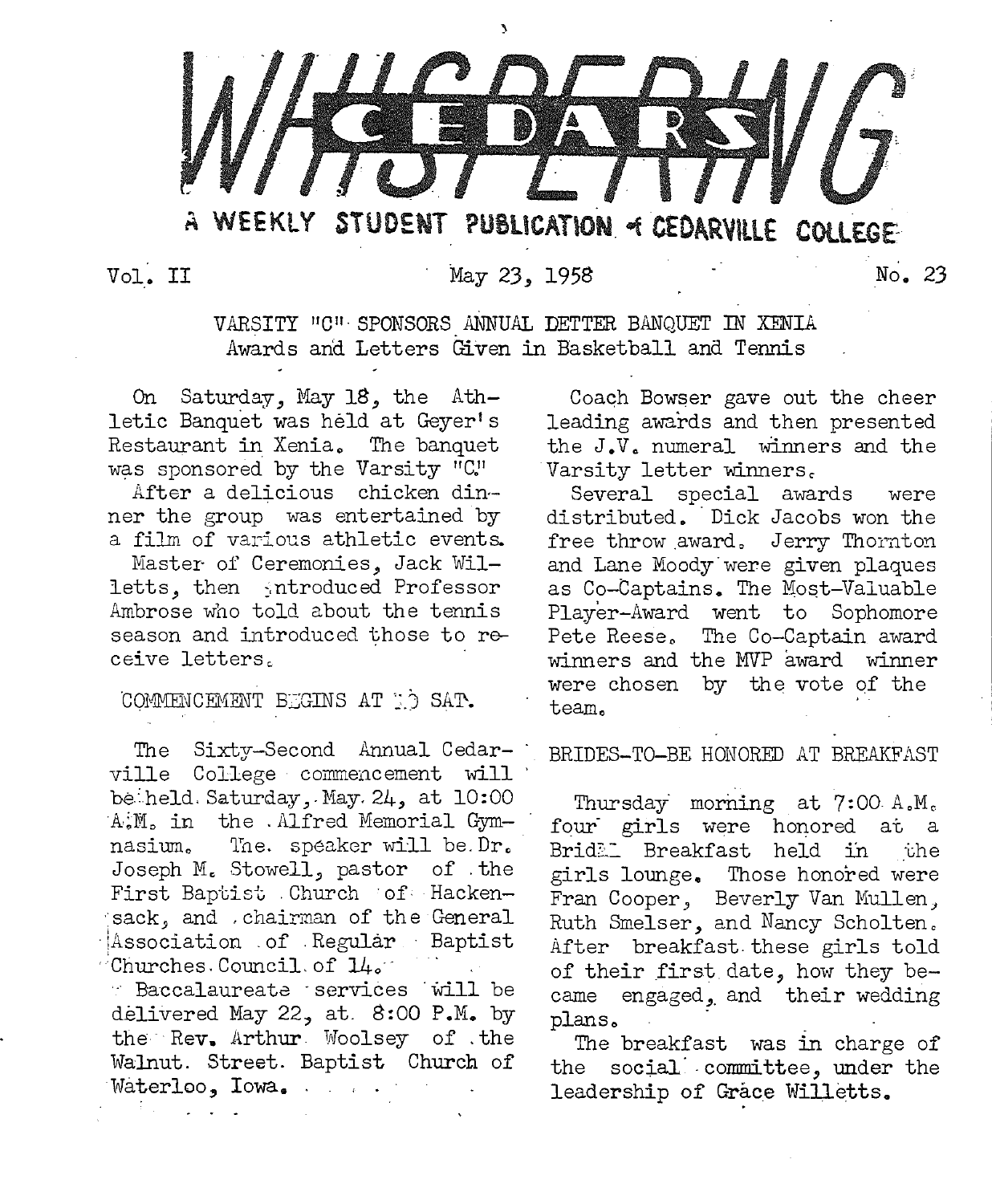#### THE EDITOR'S LAST WORD  $\Delta\approx$

A

With this issue the Whispering Cedars completes its second volume of college activities which have taken place on our campus. Out school paper, young as it is, has taken some rapid strides in growth this year. It began as <sup>a</sup> four page phamphlet. This year, .. several times, it has doubled its number of pages. We're certain you will agree that a larger, clearer, neater paper is being produced this year. For these improvements, we want to thank our staff, and the student body for their cooperation in even the busiest of times. Special recognition is given to the typists who faithfully performed the more tedious end of publishing. We do also appreciate the help Mr. Wittig has given us as he acted as our advisor. ··

Next year we hope for a better paper. Each of you can help. Turn your news in to the editor before it is published elsewhere. Do not hesitate to join the staff. Your new editor, Mr. Tom Shelow, will want your cooperation. Remember, our paper speaks for our school.

#### STUDENT WIVES CHOOSE OFFICERS

The Student Wives Guild elected the following ·officers for the coming school year. President - Mrs. Lon Reising Vice-President - Mrs. Dean Mayo Secretary - Mrs. Clifford: Boessel Treasurer - Mrs. Eugene Christian

#### BIBLE CLUBS PRESENT PROGRAM

Friday, May 16th, at 7:30 in Mi1ner Chapel, the Bible Clubs held their annual program. Thirty~six children were present from eight Bible Clubs. The purpose of this program was to inform the parents of Bible Clubers as to how a Bible Club is managed, .and as to what the children learn. This year their lessons were divided into periods of seven weeks. The first week the lessons answered the questions; "What did Jesus teach about himself?", The third group of. lessons answered this<br>question. "What did Jesus teach "What did Jesus teach about us?" Friday night the boys and girls answered these questions with flannelgraph. and memory verses, and songs.

Rev. MacDonald concluded the program with a gospel message.

''The worst indigestion comes from having to eat your own words."

#### WHISPERING CEDARS STAFF

| R. Yost Bditor                                                                                |
|-----------------------------------------------------------------------------------------------|
| E. Chesebro Asst. Editor                                                                      |
| A. Carr Social Editor                                                                         |
| D. Matson Sports Editor                                                                       |
| $K_{\bullet}$ .Collett $\bullet$ $\bullet$ $\bullet$ $\bullet$ $\bullet$ $\bullet$ . Reporter |
| B. Humphreys Reporter                                                                         |
| L. Johnson Reporter                                                                           |
| C. Miller. Reporter                                                                           |
| S. Millikin. Reporter                                                                         |
| $J$ . Grant Typist                                                                            |
| $C.$ Hale. Typist                                                                             |
| R. Himsel. Typist                                                                             |
| D. Osborn. Typist                                                                             |
| Mr. Wittig Advisor                                                                            |

¢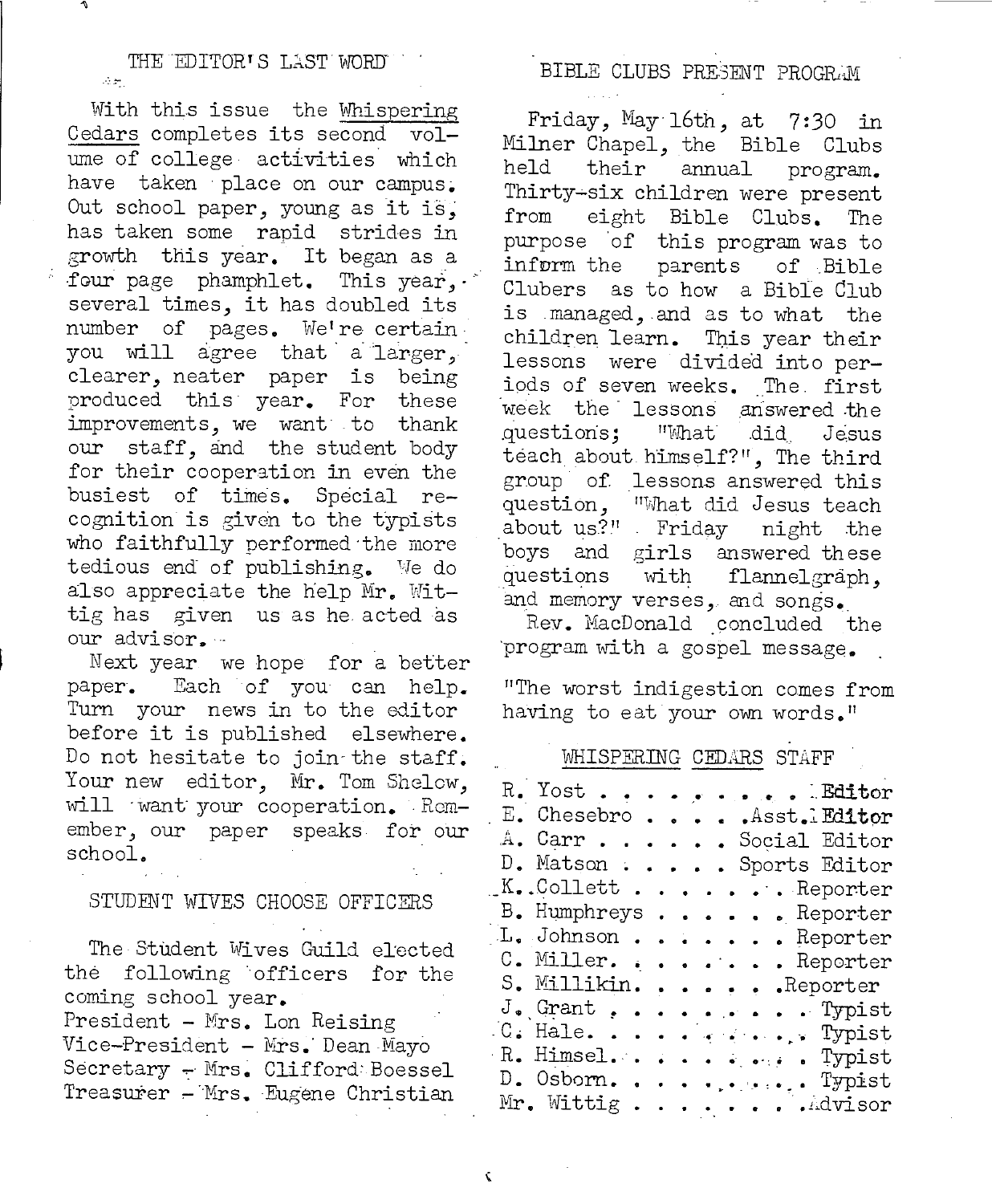## ON A BUST OF SHAKESPEARE

Tom Shelow<br>I notice there's a smile upon your lips As you sit gazing blankly on our group.<br>Itd ask you how and why that faint smile slips<br>Within :your beard; and then Itd tell this troupe<br>Of list ining "bards the answer I receive.<br>Are you amused to hear our vain attempt At verse? 'Tis more than this I do believe.<br>It is not frolic, but some light contempt<br>I see your lips betray; I'll ask again.<br>Is it the thoughts we say are in your verse;<br>Thoughts you had never meant to be there in?<br>You sm

#### MY WARDROBE

I tripped and tore my fresh, new pride,<br>Ten thousand eyes looked on its ... ragged skirt;<br>-.Some watched in triumph, with all knowing sighs, The ones which burned, however, brimmed with hurt. Why must I always fall? Will I never stand? The tailoring of new pride is costing dear,<br>The cut and cloth meet all the styles demand, I choose no second place in that  $I$  wear. I have another garment on my shelf;<br>It scratches but it looks quite • well on me, It's not so gay, and I dontt like to don That cloak. The Designer calls his creation, Humility. Jack Willetts THE GREAT CATHEDRAL STANDS The great cathedral stands i n  $\cdot$  . City square, Its spire climbing to the smoggy sky,<br>The stones and stained glass win-• **do~s**  Seem a monument to God, But those within are dead. The little white frame church Stands near a field of clover.<br>It has no stained glass windows; And the pews are worn and rough,<br>But those within know Christ, .<br>And are alive. Lucy Lyons  $M\Lambda$ TURE Springtime comes in freshness, In sun and rain. In breeze and hurricane, In freshet and flood, In blossom and mud. Mother Nature, youtre nothing But a charlatan, In your bright spring clothes. Tom Shelow

K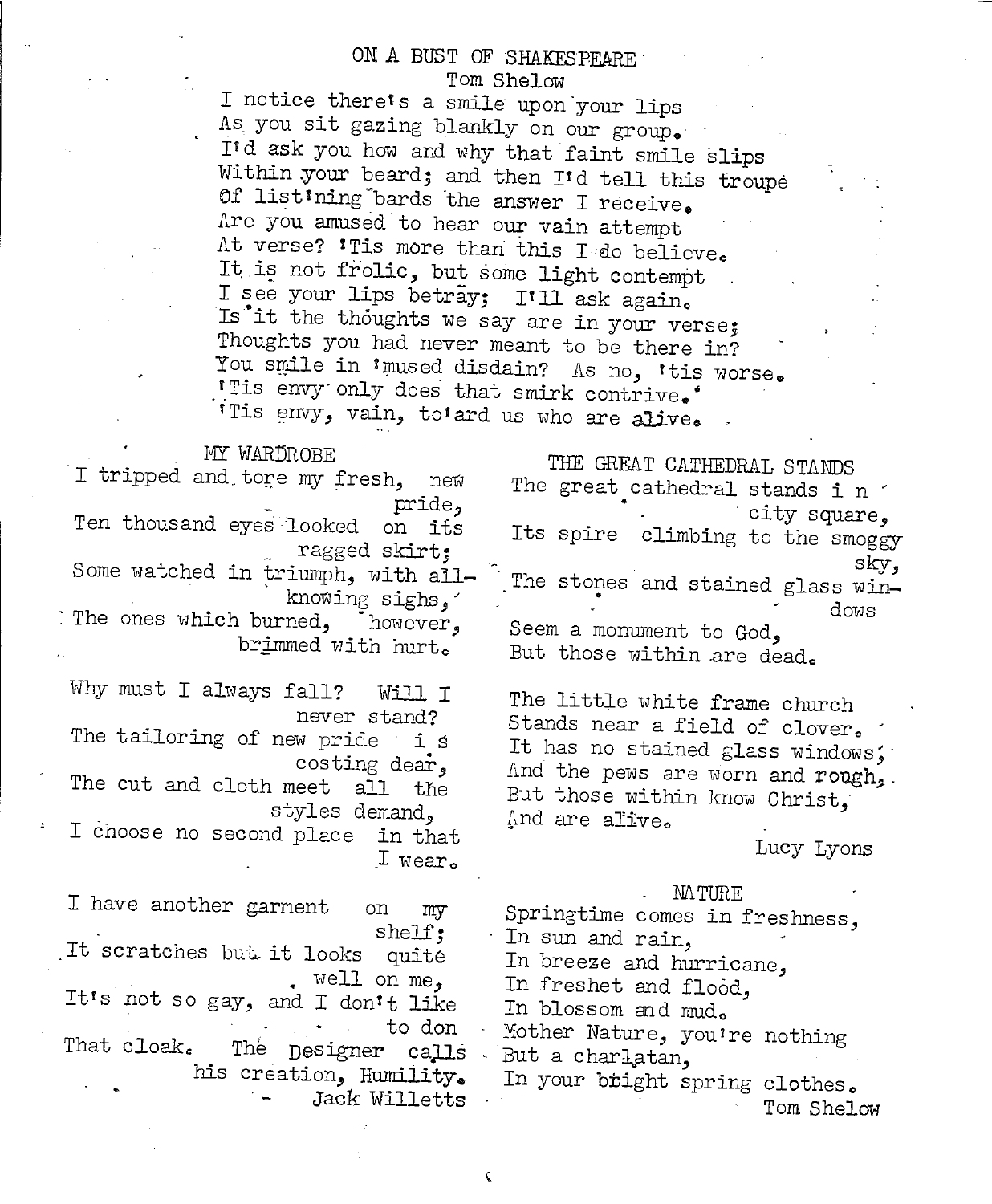The graduating class of 158 be gan as green freshman with a bang, and we do mean "bang", in '54. This class was then composed of 33 members and now is graduating 18 of whom only 6 are of the original class. Their advisor, Mr. Wyland, was also a "freshman" to this school that year. He has grown with the class and with the school both aiding and advancing the class and school with his spirituality and quidance.

Their Freshman year was one of real initiation. They were the first class to be the victims of Freshman Initiation. After they endured this they began to form clubs to "enlighten the intel-The Dumb Peoples<sup>1</sup> lectual": Party and The Gun Club. These, needless to say caused small riots on campus. During this year the class purchased a clock for the chapel and helped build sidewalks.

Their Sophomore year was one of more seriousness and it began with the fun of initiating the Freshmen. What Fun!! They were the first class to initiate the Green Beanie fad. This year the class chose I. Cor. 15:58 as their class verse and "That in all things He might have the preeminence" as their motto.

Their Junior year was one of hard work as they published the yearbook and had the responsibility of the Jr-Sr Banquet. The class also set the precedent of a Junior rock which was plac- $\mathcal{I}_\mu$ 

ed on campus and is painted each year by the present Junior class in their class colors. The class also saw the need of the students and presented to the Student Council 2 recommendations which were later accepted and are now in use  $-(1)$  Chapel Cuts, (2) members of the yearbook staff do not have to donate an hour of work to the school. And finally they did not catch the Seniors who "sneaked" to Columbus.

Their last year--Their Senior Year--has been a busy one--what with History Seminars etc. They successfully "sneaked" to Cincinati by outwitting the Jerky Juniors. During Homecoming weekend the Senior developement which had the theme "Welcome Home" was erected and placed at the entrance of the Ad Building. The Seniors leave our school with a parting gift of a beautiful sign anouncing the school. Truly the graduating class, with Jerry Thornton as President and who have had Gene Christian, Marshall Watson, and Ed liawhorter as former presidents, has been an asset to our school. They leave with mixed emotions: going out to serve Him but leaving behind fond memories.

. "To err is only human, but if you wear out the eraser before you've used up the pencil, you're overdoing it.

"Backbone won't get you anywhere wraif the knob at the top of it is made of the same material."

K

**WAITE** Service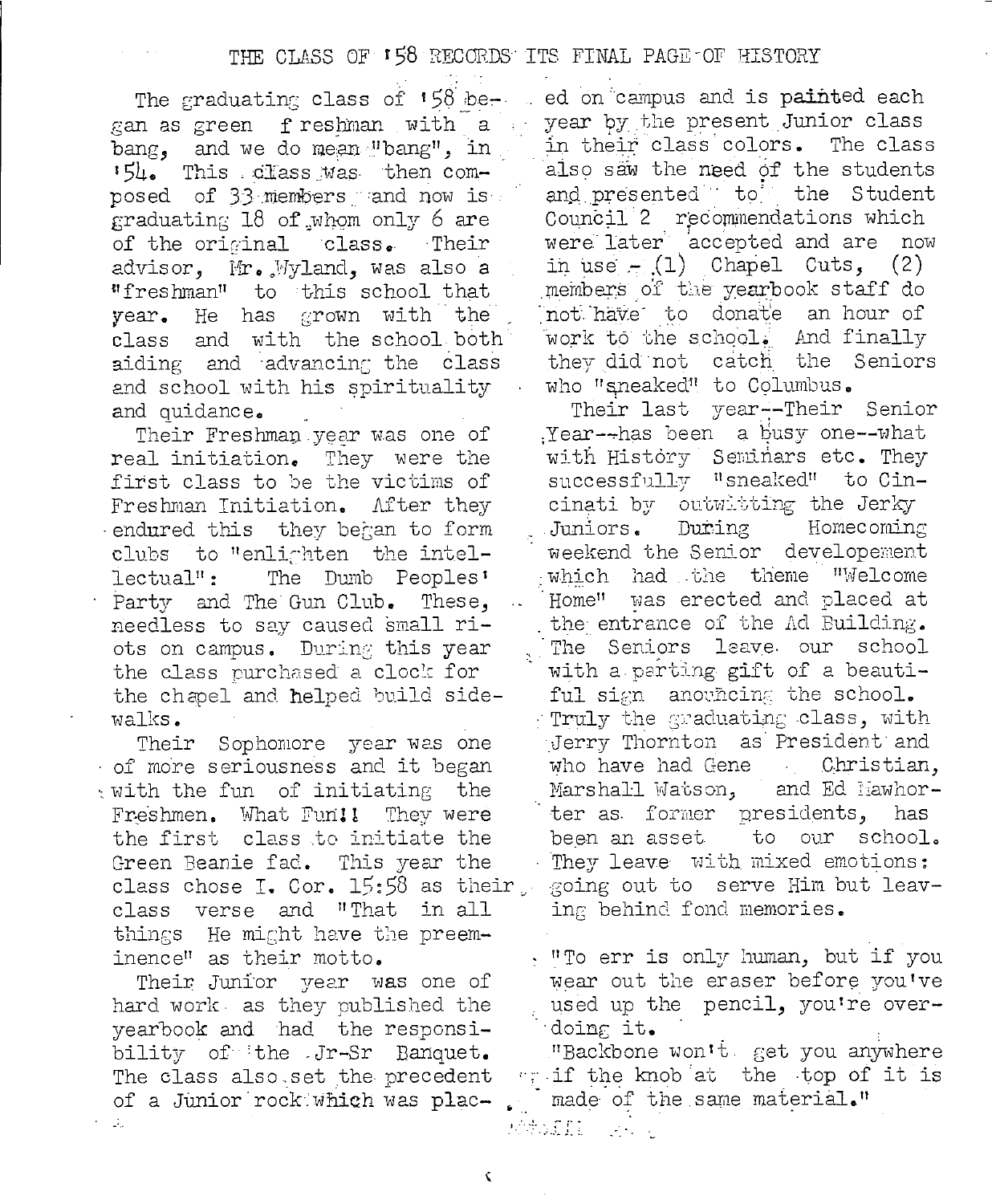LITERARY SOCIETIES ELECT OFFICERS

The men's literary society, " Alpha Chi, in their last meeting for the year, elected Bob Howder as president. He is a senior from Angola, New York.

The slate of officers that will be working with Howder next year are Dave Thomas, Dayton, Vicepresident; and Terry Goodrich, Boise, Idaho, secretary-treasurer.

The girls' literary society, Gamma Chi, has chosen the following members to serve as officers next year: President, Ruth Yost; Vice-president, Grace Willetts; Secretary-Treasurer, Esther Weiss; Parliamentarian, Helen Stevens

NORTHERN BEARS TROUNCE CC NETIEN

Ohio Northern University from Ada, defeated the Yellowjacket metmen in a match held Tuesday at "Snyder Fark in Springfield, the Jackets home court, by the score … of 6+l.

The Polar Bears swept the five single matches and one doubles match, while the last double match went to the Jackets. <sup>"</sup> Singles

1. Jn. Entner - M. Peiffer 3-6,1-6 2. L. Moody - D. Welshow  $8-6$  4-6  $2 - 6$ 3. K. Collett - J. Ganz 3-6 6-8  $4.$  Jm. Entner - N. Castle  $3-6$  2-6  $5.$  S. Chaffe - T. Guebonec 4-6 4-6 Doubles 1. Jn. Entner & K. Collett

Peiffer & Wilsbow  $2 - 6$  1-6 2. Jm. Entner & L. Moody

Ganz & Castle  $\ldots$  10-8 8-6.

ਕਾਬੋ ਵਾਲ CALPUS WHISPERS

We heard.

....that Little "Es" and Phyllis had a flying good time Sunday. I wonder if Jake and Chuck did too?

....that Bob, Jake and Dave have sworn to leave the "Female Human Race" alone for 1 year.

....that Grace columnizes her dreams and types "History" on each one. That right, Sleeping Beauty?

....that Terry and Phyllis had a good time all week at the GAR\* BC Meetings.

....that "Apostacy has ceased". That right, Paul?

....that Marlene never touched ground from Thursday until Wednesday.

--Trounce Defiance (Con't from page 6)

In singles, John Entner defeated Vic Mekus, 14-12, 6-2; Lane moody won over Neil Cash 6-2 6-3: Keith Collett beat Herman Scott 10-8 2-6 7-5; Jim Entner disposed of Bob Sentle 6-0 6-3; and Dick Wentzel dripped Jim Weist 6-1.6-0. The Jacket Doubles team of John

Entner and Keith Collett dropped their match to liekus and East 0-6 5-7; while Jim Entner and Lane Noody defeated Sentle and Weist  $6 - 3$   $6 - 3$   $\cdots$